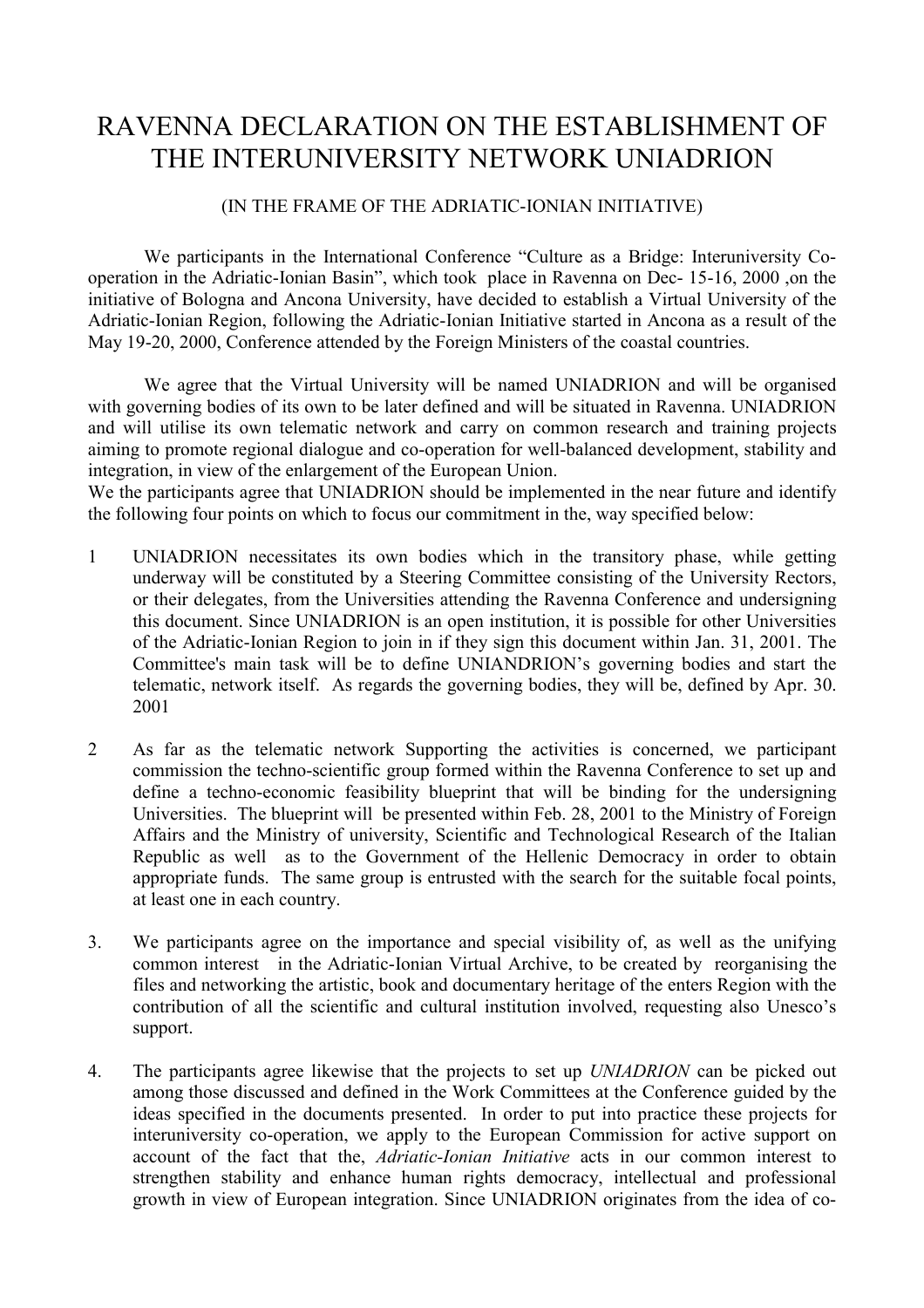ordinating and upgrading an already existing number of multilateral interuniversity activities (didactic projects, master courses, shared research project) that involve countries of the Adriatic-Ionian Region, we participants deem it advisable, to begin by strengthening and widening such activities, especially in their organisation and financing, because they are fertile ground already favouring regional connection. In order not in disperse all this wealth and taking into account the amount of time necessary to plan and evaluate new projects, we participants think that the European Commission should support as from now the existing regional projects through its programmes Tempus, Socrates, Leonardo, Card Interreg III, and through the DG programmes. UNIADRION expresses its interest in developing a strong academic co-operation with similar actions promoted by the European Commission within the framework of the Stability Pact or other University's networks.

Undersigning this documents are the University rectors, or their delegates, taking part in the Conference and other participants:

Pier Ugo Calzolari, University of Bologna, Rector Marco Pacetti, University of Ancona, Rector Dimitris Glaros, University of Ioannina, Prorector Boris Tihi, University of Sarajevo, Rector, Susana Bubic, Dzemal Bijedic University, Mostar, Pro-Rector  $Ruh$ አ  $\mathbb{R}^q$ Ivo Babic, University of Split, Rector Paolo Inchingolo, University of Trieste, Rector Delegate Marija Bogdanovic, University of Belgrade, Rector  $\mathcal{U}\delta$ onganol Silvo Devetak, University of Maribor, Rector Delegate 3/400 De+a Milena Dragicevic-Sesic, University of Arts, Belgrade, Rector &  $\boldsymbol{\varkappa}$ Theodor Karaja, University of Tirana, Rector Delegate <del>nivo</del>0 Æ Radomir Vukasojevic, University of Podgorica, Pro-Rector Srbjanka Turajlic, Alternative Academic Educational Network, President Damir Grubisa, Institut of International Relations, Zagreb-Primoz Kerkoc, University Center, Koper florough Petros Groumbos, University of Patras Christos Fotopoulos, University of Ioannina - Agrinion ( Michael N. Pisanias, University of Patras ( $\sim$ Pappy Thursday Journ Formation UNIVERSITY OF MOSTAR, (SYEWETH STE U MOSTARUL,